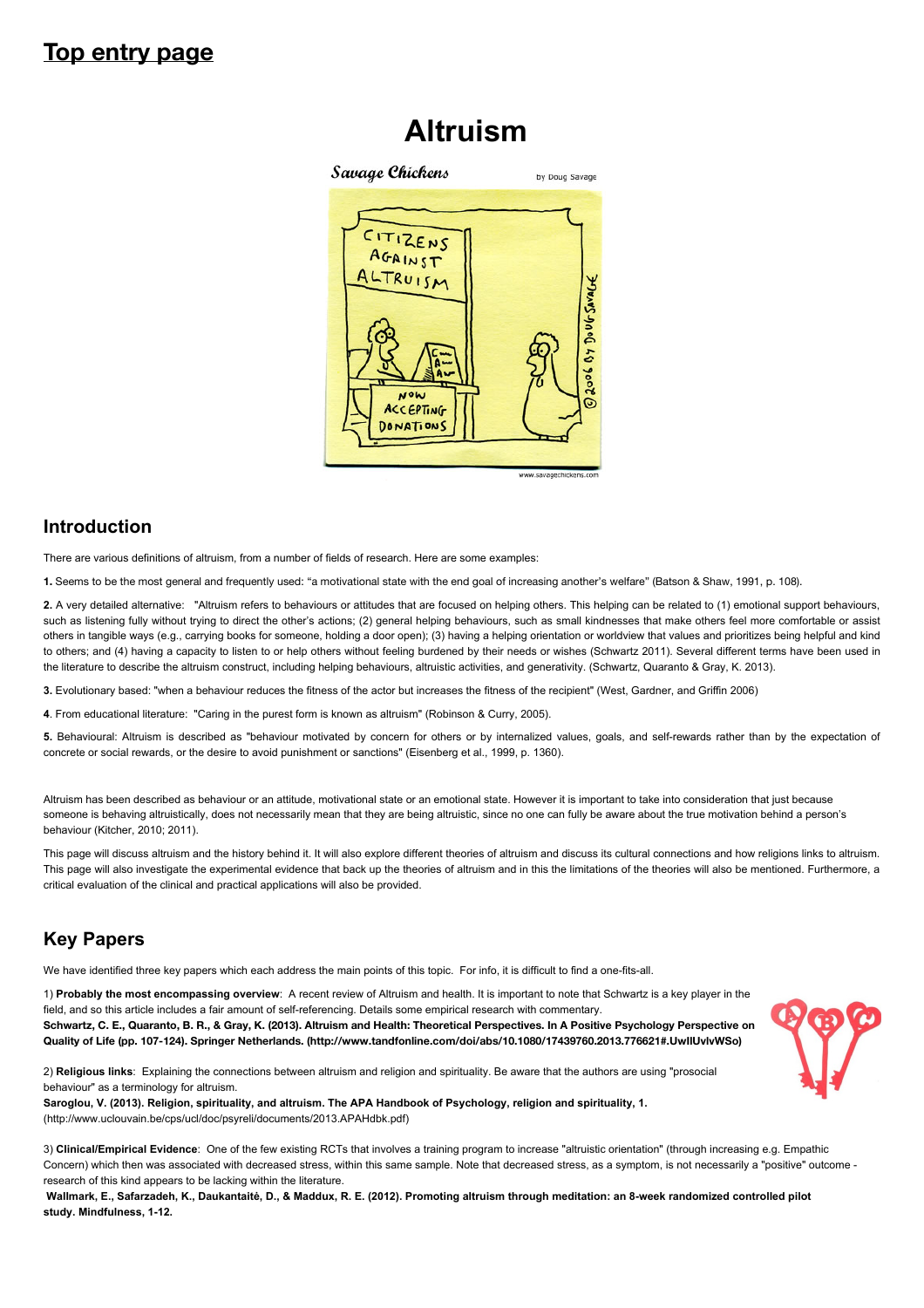# **History of Altruism**

The term 'altruism' was originally coined in the 19th century by French sociologist and philosopher Auguste Comte (Dixon, 2005), and has become a major topic in not only psychology but also in evolutionary biology, and ethnology. Whilst ideas about altruism from one field can have an impact on the other fields, the different methods and focuses of these fields always lead to different perspectives on altruism. Put simply, **altruism is selfless concern for the welfare of others and acting to help them**.

Derived from the Italian word altrui, meaning "to others" or "of others," "altruism" was introduced as an antonym for "egoism" to refer to the other-regarding instincts in humans. Comte argued that altruism was innate and this was proven through the science of phrenology (the study of bumps on the skull which reflects a person's personality). He claimed that this was one of the most important discoveries of modern science and contrasted it with what he presented as the Christian view, that human beings are entirely selfish because of the taint of original sin (Dixon, 2005).

New views of altruism started to arise such as more Darwinian conceptualisations. These claimed that altruistic behaviours must be beneficial to the individual or group since they have not been eliminated by natural selection. In order for primates and humans to live together successfully in groups, it is thought that cooperative and altruistic behaviours were essential for the group's evolution, ecology and development and could be viewed as the "glue" that held these groups together (Sussman & Cloninger, 2011).

From the 1960s onwards, there was a large increase in the psychological research being conducted into altruism. Lots of the research focused on the underlying reasoning behind altruism and whether helping behaviours displayed by individuals are altruistically or egocentrically motivated.

# **Theories of Altruism**

There have been a number of psychological theories suggested about the development and function of altruism. Listed below are a few of the main theories.

### **Kin selection**

This was first suggested by Hamilton (1963) who proposed that the likelihood of an individual engaging in altruistic acts could be defined by the mathematical rule:

#### **rB - C > 0**

Where r measures the relatedness between the individual performing the altruistic act (the actor) and the recipient, B is the benefit gained by the recipient due to the altruistic act and C is the cost to the actor for performing the altruistic act. rB can be defined as the seen as the overall benefit to the actor. Following on from this, it is proposed that if the benefit back to the actor (rB) is greater than the cost of the altruistic act, then this act will be favoured by natural selection.

From this rule we can clearly see that the more genetically related the recipient is to the actor, the more likely it is that the actor will engage in altruistic behaviour. This is the underlying rule behind kin selection - that **we are more likely to help people who are more closely related to ourselves**.

However, lots of research from evolutionary biologists, primatologists, anthropologists and other social scientists has found data on seemingly altruistic behaviour in many animal species, as well as in human societies, that do not fit with models of kin selection (Sussman & Cloninger, 2011). Clearly then, this cannot be the whole picture.

### **Cultural Transmission Theory**

It has been shown that, under a wide range of circumstances, mechanisms of cultural inheritance can overpower conventional genetic mechanisms and, thus, genetic evolution can be driven by cultural traits (e.g. Boyd & Richerson, 1985).

The Cultural Transmission Theory by Jellal & Wolff (2002) suggests that individuals can display two types of behaviours, altruistic or egoistic. **The probability of a child being altruistic depends on the behaviours of their own parents and other family members**. For example, say someone spends a lot of time and resources looking after their parents without seeking reciprocation from them. This person's children will see this behaviour and should acquire the same altruistic behaviour as their parent through observation, imitation and adoption of their family's cultural model.

While this theory is a suggested explanation for altruistic behaviours towards other family members, specifically your elders, it could be used along with Bandura's (1977) **Social Learning Theory** to explain how children learn to perform altruistic behaviours in general.

### **Social Exchange Theory**

This theory was first proposed around the 1950s. Put simply, the idea behind this theory states that **individuals perform "altruistic" acts under the assumption that their** kindness will be reciprocated at some point (Emerson, 1976). Normally it is assumed that the benefits of an altruistic act must outweigh the costs or else the act will not occur (Maner *et al.*, 2002).

*E.g. a parent may financially support their child through university with the assumption that later in life their child will be able to support them.*

#### **Food for Thought**

One thing that all these theories of altruism have in common is that there is some sort of benefit from performing altruistic behaviours. This therefore raises the question as to whether these acts can truly be defined as altruistic if they are inherently not selfless.

# **Cultural Connections**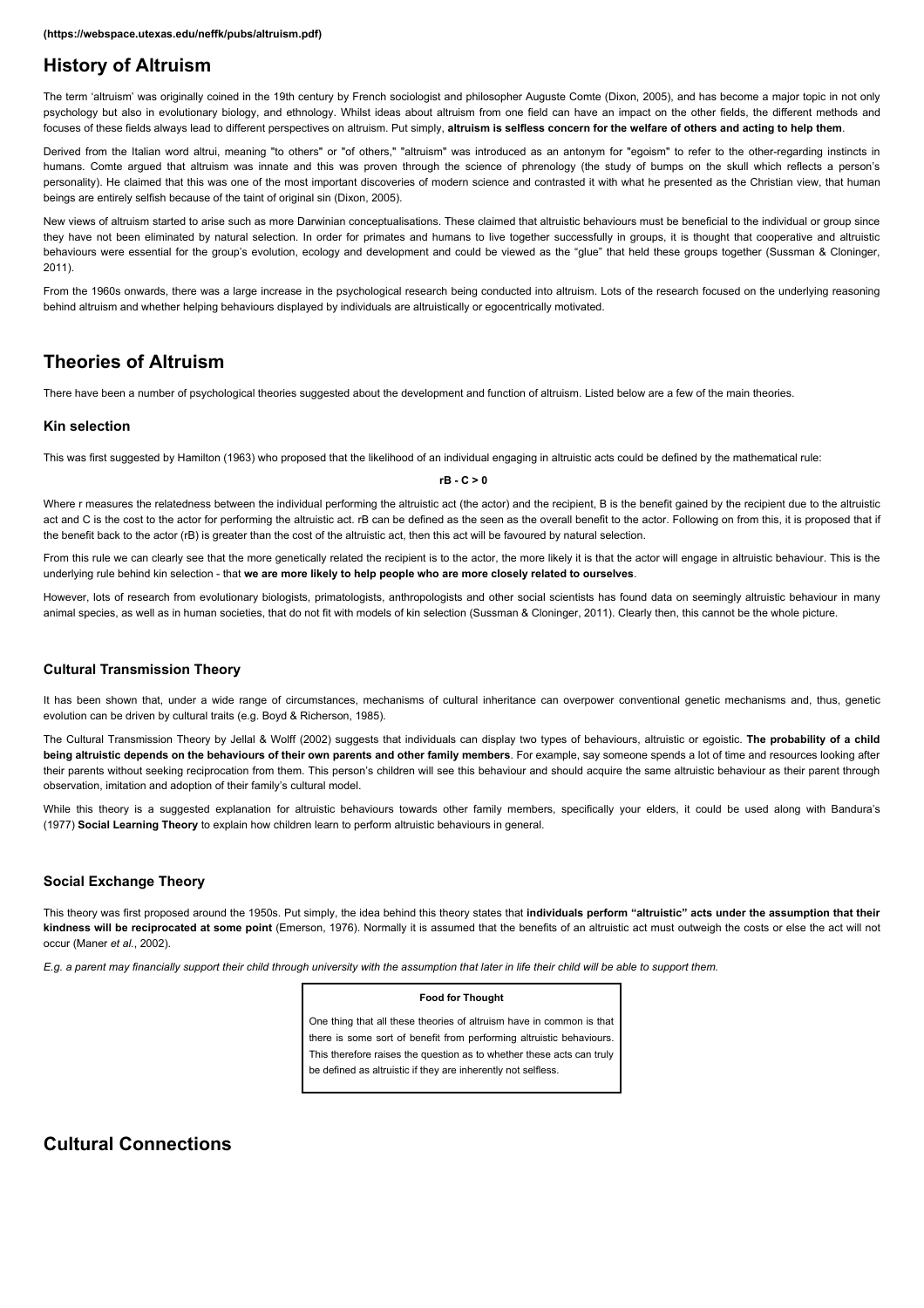

Altruism and religion go hand in hand. Most religions such as Buddhism, Hinduism, Christianity, Islam and Judaism, put strong emphasis on altruism and altruistic behaviour. Here are some examples of altruism in various religions:

### **Christianity**

Altruism plays a significant role in Christianity. It is central to the teachings of Jesus found in the Gospel. According to Christian belief, Jesus was a perfect example of an altruistic person as he sacrificed himself in order to atone for the sins of mankind. Christians believe that true love comes from the love of God and the path people take in order to reach God is through Jesus. The main motivation for altruism in Christianity is therefore love. Christians show love to others because they believe Christ first loved us. They believe that God is love and mankind is made in his image and likeness.

#### **"For God so loved the world that he gave his one and only Son, that whoever believes in him shall not perish but have eternal life"**

#### *John 3:16 (New International Version, NIV)*

'Whoever believes' refers to the fact that it does not matter who you are, whether you are a nun or a prostitute, a pastor or a preacher, young or old, gay or straight. According to the Bible, Jesus died for everyone. From this verse we see that love is giving, sacrificial, non-discriminating and forgiving. So what is love according to the Bible? Love is patient and kind and does not envy or boast; it is not proud or self-seeking. The Bible also tells people to "love your neighbour as yourself", which means we should treat other people with the same kind of love and respect that we have for ourselves. Most Christian churches around the world have a women's outreach or a poverty outreach, where they give out food and water to those in need.

### **Buddhism**

Love and compassion are components of all forms of Buddhism, and are focused on all beings equally. Since "all beings" includes the individual, love and compassion in Buddhism are outside the opposition between self and other. It is even said that the distinction between self and other is part of the root cause of our suffering. However, humans as a general rule tend to be at least somewhat self-centered thus Buddhism tries to encourage us to focus love and compassion on others.

#### **"The more we care for the happiness of others, the greater our own sense of well-being becomes"**

#### *The Dalai Lama*

Buddhists also believe in karma, which functions like a cause and effect relationship and is believed to keep balance in the world. Therefore, they believe that by doing good deeds, as a consequence good deeds will happen to them in return.

The definition of altruism according to Buddhists is, thinking and acting for the benefit of others instead of oneself only. In other words, Buddhist try to avoid terminologies like "self" and "others" because they believe that in order to be able to help others, one must make changes within themselves. They also believe that when we make changes within ourselves, which in turn is beneficial for the people around us. In summary, it is important for Buddhists not to make a distinction between "self" and "others" but instead think in terms of "self and others together".

#### **Islam**

In Islam, the concept of altruism (or th r) is the notion of 'preferring others to oneself'. For those who practise a branch of Islam called Sufism, this means devotion to others through complete forgetfulness of your own concerns. They believe that concern for others is a demand made by Allah on the human body and is considered to be property of Allah alone. The importance lies in sacrifice for the sake of the greater good. Islam considers those practising th r as abiding by the highest degree of nobility. This is similar to the notion of chivalry, but unlike that European concept, in th r attention is focused on everything in existence.

**"A constant concern for Allah results in a careful attitude towards people, animals, and other things in this world."**

*(Neusner, 2005)*

#### **Food for Thought**

Most religions emphasise the importance of behaving altruistically. However, the underlying thought process behind this is that this is what their God expects of them. Therefore, can this ever be pure altruism? It could instead be considered that these "altruistic" behaviours are either a moral duty one *must* perform or that they are an egocentric act, done only in order to gain favour with their deity and reap the rewards in the afterlife.

Equally, if altruistic behaviour is motivated by karma and the belief that good things will happen to you in return, can this really be classified as altruism either? Surely this implies that these altruistic behaviours are also egocentrically motivated since they are done to receive some kind of personal gain at some point in the future. On the other hand, if the philosophy held is that doing good things does not necessarily mean that good things will happen to you specifically but can also refer to an overall reward then, perhaps this can be viewed as pure altruism.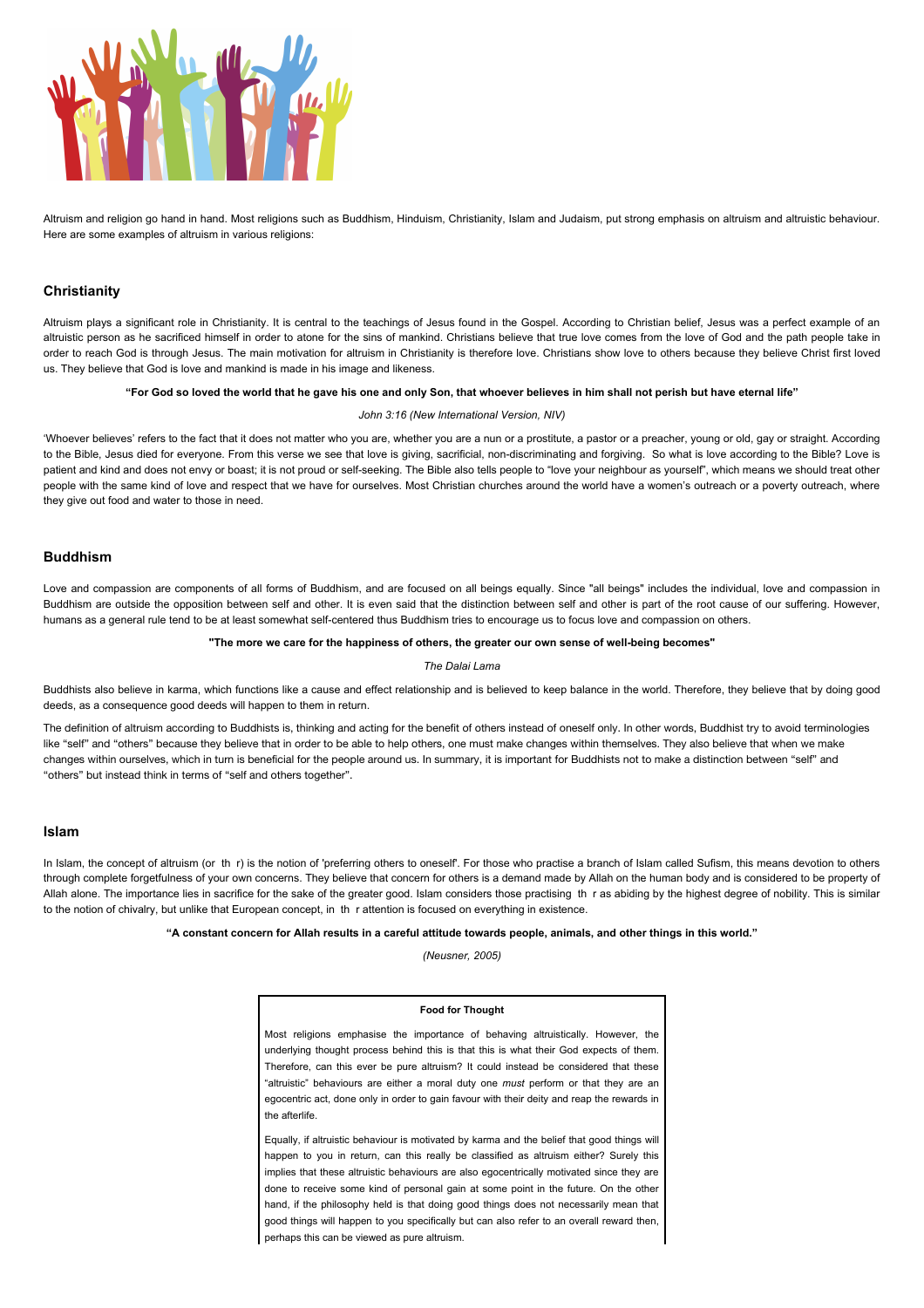### **Research**

Researchers who have focused on the prosocial aspects of religion argue that religion encourages prosocial attitudes and actions (Norenzayan & Shariff, 2008). Norenzayan and Sharriff also investigated the relationship between religiosity and social cooperation. They primed their subjects with religious beliefs and found that after priming, participants were more likely to share money with an anonymous partner even though they were told that they could keep the money to themselves. From this, they argue that religious beliefs and prosocial behaviour are strongly linked together. One might argue though whether the behaviour itself is considered altruistic, since we cannot know what the true motivation behind this certain behaviour is.

# **Wild uncritical claims**

**Helping Yourself by Helping Others:**<br>Altruistic Behavior Makes You Happier! rage Rating: ★★★★★ Rate Article: ★★★★★

(http://www.selfgrowth.com/articles/helping-yourself-by-helping-others-altruistic-behavior-makes-you-happier)

[The benefits of altruism are not just reported in published journals. They are also reported in popular magazines](http://www.selfgrowth.com/articles/helping-yourself-by-helping-others-altruistic-behavior-makes-you-happier) and for example, websites by relationship experts (see left).

Does this necessarily mean they are not critical? They may be guilty of not always mentioning the negatives of *too much* altruism (feeling overwhelmed, see experimental evidence section) or simply don't back always refer to published work. Given the nature of the these sites, this might not be surprising and is perhaps forgivable.

Generally, we find the main problem of those who *do* cite peer-reviewed work tend to translate this research into the statement that "altruism makes you happier". For an idea of why this is perhaps too simplistic, see our "Experimental Evidence" section.

Many other claims are based within the large on-going debate on what true altruism is. Some people claim that there is no such this as a purely altruistic act, because every good deed has a selfish agenda behind it, whether it is expecting something good in return or purely getting an ego-boost from performing an altruistic act. Even looking at evolutionary theory, the only benefit of performing altruistic acts is because you will either be extrinsically or intrinsically rewarded for it. Since human beings are innately selfish, it is not surprising that people claim there is no such thing as pure altruism.

**A Wild Claim?** 

[From: greatergood.berkeley.edu/](http://greatergood.berkeley.edu/raising_happiness/%20post/what_we_get_when_we_give) (http://greatergood.berkeley.edu/raising\_happiness/%20post/what\_we\_get\_when\_we\_give)

" *Did you know that kinder people actually live longer, healthier lives? ... People who volunteer tend to experience fewer aches and pains. Giving help to others protects overall health twice as much as aspirin protects against heart disease. People 55 and older who volunteer for two or more organizations have an impressive 44 percent lower likelihood of dying—and that's after sifting out every other contributing factor, including physical health, exercise, gender, habits like smoking, marital status, and many more. This is a stronger effect than exercising four times a week or going to church; it means that volunteering is nearly as beneficial to our health as quitting smoking!* **"**

**So, should we all start volunteering? See our "critiques" to discover why this** *could* **be problematic (hint: cause vs correlation).**

However, it all depends on what you define as 'true altruism'. Perhaps simply doing good deeds for other people, and always striving to be less selfish is what defines an altruistic person? What determines an altruistic act does not depend on the act itself, but the motivation behind the act. For instance a lot of celebrities give out money to charities, but is that being altruistic or merely doing it because everyone else is doing it and they want to appear as a charitable person?

# **Experimental Evidence**

This section will focus on two main criticisms of the altruism literature, and gaps between theory and empirical research are identified.

#### **Critique 1: From theory to experimental evidence: a case of weak construct validity?**

#### *Researching "Altruism" and its Components*

While there exist theoretical reviews regarding associations between altruism and well-being (Soosai-Nathan, Negri, Delle Fave, 2013; Schwartz et al., 2013), it is unlikely that you will find a research paper returning empirical evidence that conclude that "altruism" as a single construct is associated with well-being, and even less likely that; "altruism increases well-being". If you do find these articles, we would advise you to be wary of their contents. Why might this be?

One significant reason for this is largely because "altruism" itself is not a standardized phenomenon. "Altruism" does not appear to translate well from its theoretical definitions into experimental research perhaps because such a broad, abstract construct is difficult to operationalize into something observable or testable. Indeed, many papers acknowledge this significant problem of operationalization within their research yet appear to generalize their results to the concept of altruism itself. (e.g. Schwartz et al., 2003)

Nevertheless, many of these components representing particular aspects of altruism have been studied.

These include:

- **Compassion** *(Goetz, Keltner, Simon-Thomas, 2010; Weng et al., 2003).*
- **Empathic concern (EC**)*. [note: qualitatively different to "empathy" alone, EC is more closely linked to altruism; see Decety, 2011] (Wallmark et al., 2013)*
- **Pro-social behaviour***(Aknin et al., 2013; Soosai-Nathan et al., 2013)*
- **Social interest** *(Schwartz et al., 2003)*
- **Generativity** *(Aldert et al., 2010).*

*Observable Behaviour vs. Attitude and Motivation*

**Our Table of Research..**

It is helpful to know the ways in which altruism, via these components on the left, are measured.

We have devised a table of selected research showing **correlational** relationships between aspects of altruism and aspects of well-being.

 **To see this table, see our subpage on >> [Page 2.](http://moodle2.gla.ac.uk/mod/wiki/prettyview.php?pageid=1905#) <<**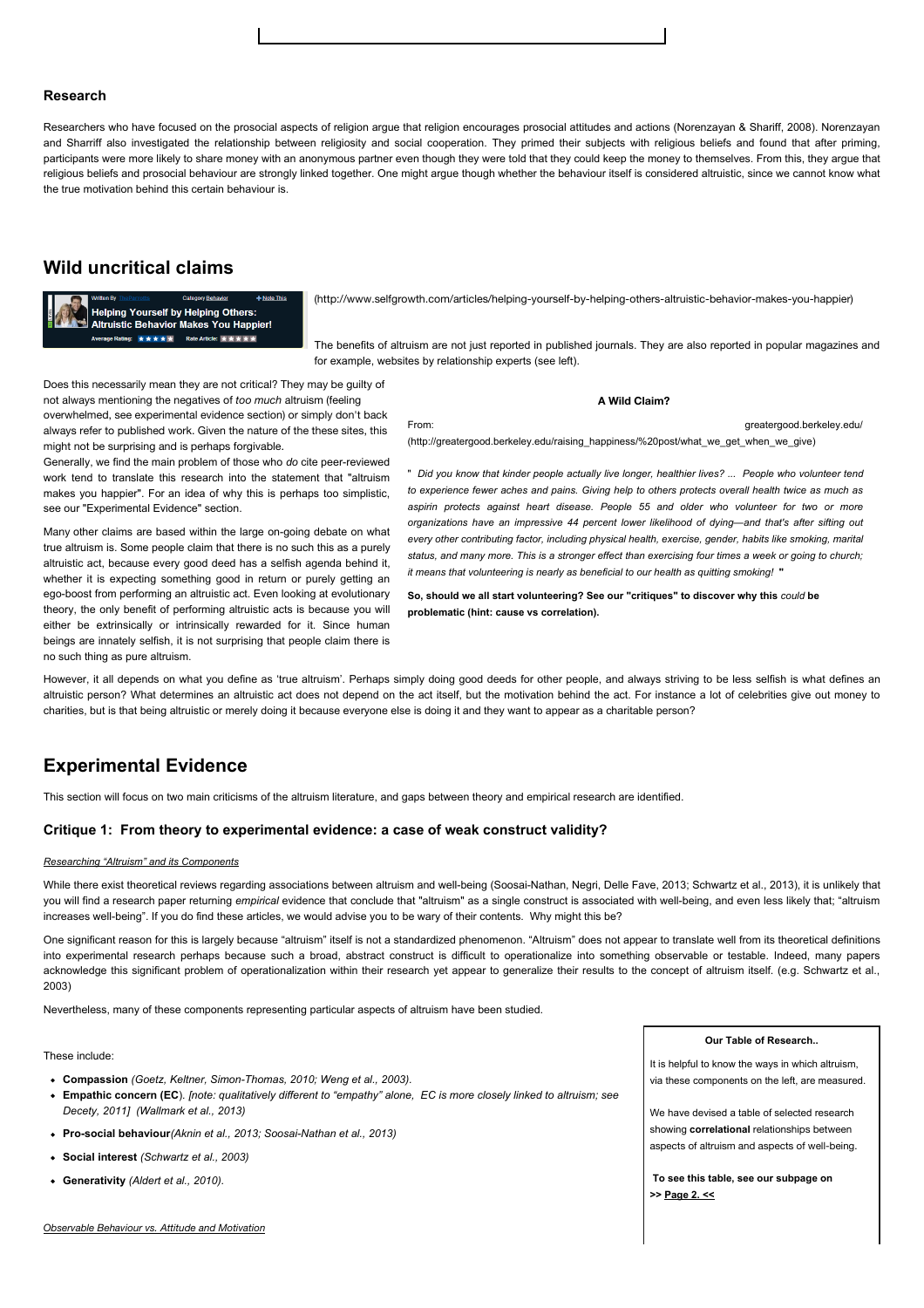Yet despite narrowing the scope of altruism to particular components, a further problem arises in translating these subcomponents into experimental form. Basically, altruism has been defined largely as an attitude or "a motivational state with the ultimate goal of increasing another's welfare" (Batson and Shaw 1991). Yet, it is difficult to obtain the real motivations behind participants' actions, and so the large

majority of studies appear to look at behavioural manifestations, such as "spending behaviour" (Aknin et al., 2013). This is problematic, given that distinctions have been made between true psychological altruism and actions that appear altruistic without the actual altruistic psychological component of motivation/intention (Kitcher, 2010; 2011).

Advances have been made; one recent paper explores altruistic attitudes separately from altruistic behavior, and finds associations with well-being (Kahana et al., 2013). Furthermore, attempts have been made to standardize the concept through self-report questionnaires and scales which encompass different aspects of altruism (e.g Bussing et al., 2013); While perhaps moving in the right direction, **we would argue that, overall, an example of a current "gap" within the literature exists in representing the** *attitudinal* **aspect of altruism**. Addressing this issue would allow a stronger basis from which to evaluate whether "altruism", in *all* its component forms, increase aspects of well-being.

### **Critique 2: Correlation and Causation**

Another means by which altruism research is limited is in its predictive power. Most of the literature to date is correlational. This limits any conclusion of directionality making it very difficult to ascertain whether simply being more altruistic can increase well-being. It cannot be determined whether, instead, it is the case that those who have increased well-being are more likely (perhaps through being in a better position economically, or physically or emotionally) to be altruistic, as suggested by Schwartz et al. (2013).

\*\*NEW\*\* Looking for some recent research? A population-based paper released early February 2014 suggests the reverse correlation; the states in the US that are deemed higher in levels of well-being were found to be more likely to altruistically donate their kidneys, than those with lower levels of well-being (Brethel-Haurwitz & Marsh, [2014\) \(http://pss.sagepub.com/content/early/2014/01/28/0956797613516148.full.pdf+html\). Although simplified \(so it's worth reading paper\), an interesting idea presented by](http://pss.sagepub.com/content/early/2014/01/28/0956797613516148.full.pdf+html) the authors is a model not just bi-directional, but forever *increasing* overall well-being and altruistic acts within a population.



Nevertheless, given that so many associations have been found between altruistic constructs and well-being, it would be desirable to determine whether altruism has a direct role in increasing well-being, in its own right. Research attempting to address this is relatively scarce, and will be addressed within our Clinical Interventions section. Some authors suggest that a possible way forward is in finding altruism as a mediator e.g. that altruistic volunteering behaviours act as a "buffer" to illness in those with poor functional health (Burr et al. 2011), and even mortality in the elderly (Okun et al. 2010). More research findings of this kind could contribute to determining altruism as having a causal role.

# **Clinical Interventions**

### **Clinical Populations and Clinical Outcome Variables.**

There does appear to be some research indicating that elements of altruism have a variety of clinical application within therapy within patient samples.

It is important to note, however, that although altruism is incorporated into the above therapies, they are necessarily regarded as adopting techniques from positive psychology. As opposed to aiming to reduce pathological symptoms, positive psychological interventions (PPIs), by definition, use entirely different outcome measures involving aspects of well-being, life satisfaction and optimal functioning (Duckworth, Steen & Seligman, 2005) . Positive Psychology Interventions (PPIs) are based on the patient's *strengths* – do any exist which adopt techniques to increase altruism?

A good (and often cited) example of a positive psychological intervention demonstrating these effects is from qualitative data obtained from Schwartz et al., (1999). Multiple Sclerosis sufferers were taught "active listening" techniques (initially as a control group but due to the effects explored as an active intervention). This involved listening, but not directing, those with MS for 15 minutes every month over 2 years. The study provides a powerful examples of the mechanisms in how positive psychology might work. Reflecting on this previous work in 2013, Schwartz et al conclude that the participants.:

### [Regarding their 1999 study]

**"[Participants] remarked that the experience changed their illness from something that victimized them to a vehicle for having a positive and enhancing role in others' lives"**

*(Schwartz, 2013, p109.).*

Illuminating quotes from participants themselves include:

- "*I could still feel valuable. Because I could give something. I had something to give.''*
- *"It's not just that you have MS, it's that you have MS and you can help other people w*ith MS.''
- *"I feel very secure about my future. Not medically, because it can come back any time... I'm not cured. There's no cure for MS, but I really feel like I'm ab*le to handle whatever comes my way."
- (Schwartz et al., 1999: p.1572)

More recently, skills-based positive interventions have been adopted to help improve well-being in Schizophrenics, which included increasing altruism, among other skills such as gratitude, and savouring (Capinogro et al., 2013). As it currently stands at the stage of feasibility testing, the success of interventions (like much of the Pos Psy literature) is based self-report. Importantly research is needed that tests techniques based on boosting altruism only, to determine the strength of this skill alone in improving [well-being. Suggestions from Schwartz et al. \(2011; 2013\) to how a positive altruistic intervention might work are described in theory](http://link.springer.com/chapter/10.1007/978-94-007-4963-4_7) **here [\(http://link.springer.com/chapter/10.1007/978-94-007-4963-4\\_7\)](http://www.tandfonline.com/doi/abs/10.1080/17439760.2013.776621#.UwIlUvlvWSo)** (p.121) and have been put into practice **here**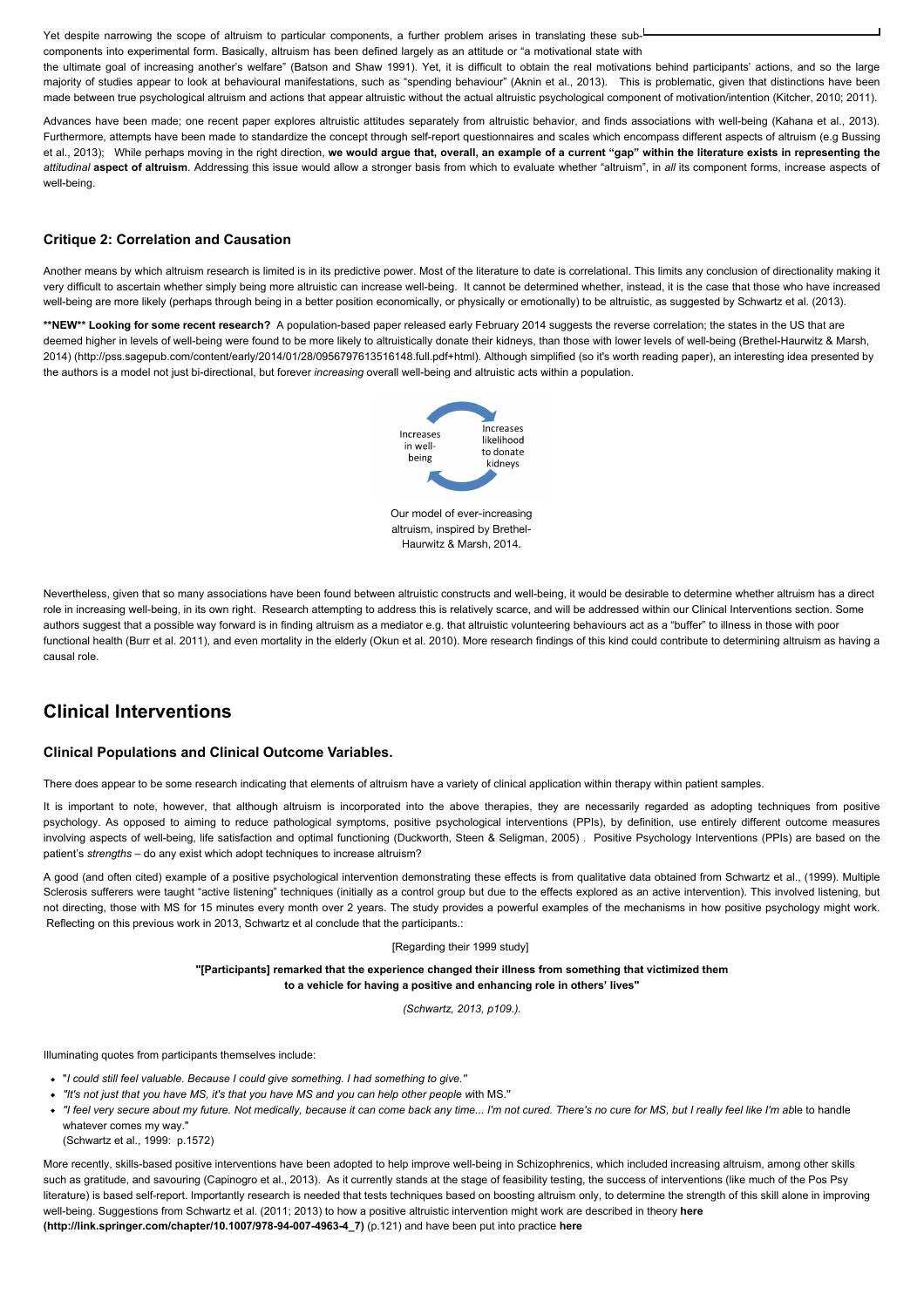## **Healthy Populations**

What about general, healthy, typically developing populations? Can anyone deliberately increase their altruistic attitudes and behaviour, in order to increase their well-being?

(http://www.blogengage.com/blogger/selfishness-vs-selflessness-its-not-what-you-might-think/)

There has been some recent literature suggesting that you can learn one component of altruism; compassion. One Randomised Control Trial (RCT) of a 9 week training programme showed a significant increase in self-reported 'compassion for [others', and was specifically linked to the amount of formal meditation undertaken \(Jazaieri et al., 2013\). Beyond self-report,](http://www.blogengage.com/blogger/selfishness-vs-selflessness-its-not-what-you-might-think/) one study has used more observable/experimental methods and found an increase in compassion (redistribution of funds given to a victim outside the lab), and, that the training altered particular brain areas and neural systems associated with social cognition, empathy and reward (Weng et al., 2013).

So, put simply, there is some limited evidence to show that you can learn how to become more altruistic. We would argue, however, that **one final "gap" within the literature is the lack of studies that report this manipulation of altruism to have lead to increased well-being, within the same sample.** 

One pilot RCT suggests that meditation training (with each session focussing on different aspects of altruism) lead to increased "altruistic orientation", which in turn was associated with decreased self-reported *stress levels* (Wallmark et al., 2012). However, more research into the "positive" outcomes that positive psychology advocates, is definitely required.

# **Practical Exercises**

### **1. Viewing altruistic media characters**

We have seen this within a research paper that found significant differences [\(Farsides, Pettman & Tourle, 2013\) \(http://onlinelibrary.wiley.com/doi/10.1111/jasp.12175/full\)](http://onlinelibrary.wiley.com/doi/10.1111/jasp.12175/full)., so *should* be fairly empirically based...:

(http://upload.wikimedia.org/wikipedia/commons/9/97/Family\_watching\_television\_1958.jpg)

#### **Procedure:**

- In the experimental group, participants were asked to watch 10 mins of a specially selected clip of a DVD (The Dead Poet's Society, Weir, 1989) that showed "prominent models who were distinctively empathic (i.e., other-attuned) and altruistic (i.e., [positively other-concerned\).... DVD showed an inspirational empathic teacher \(Robin Williams\) telling pupils they should "seize the](http://upload.wikimedia.org/wikipedia/commons/9/97/Family_watching_television_1958.jpg) day." The emphasis throughout is that the teacher cares about each and every student and wants to inspire them to do what they think is valuable, in their own way; just as he is modelling.
- Individual workbooks were given to participants...In the personal reflection [experimental] condition, **questions encouraged participants to consider how they felt about the models and their behaviour;** to what extent they could and would like to be more like the models; what they would need to do to bring such changes about; and the likely consequences for them and others if they made such changes. Example questions were "What holds you back from being a bit more like this?" and "How could you overcome these hurdles?" ...

#### **Results/Discussion:**

- "Consistent with growing research evidence of positive effects from watching prosocial television (Mares & Woodard, 2005), teenagers' self-reported altruistic inclinations were higher after watching a brief DVD containing inspirationally empathic models than after watching one that did not" [who also completed a control workbook, asking questions such as What was the school emblem on the blazer].
- So, you might want to watch some inspiring film footage of Robin Williams being altruistic!

# **2. Keep a journal of altruistic acts**

From another research paper: *[\(Caponigro et al., 2013\): \(http://onlinelibrary.wiley.com/doi/10.1002/cpp.1839/full\)](http://onlinelibrary.wiley.com/doi/10.1002/cpp.1839/full)*



[\(http://www.chelsey.co.nz/health](http://www.chelsey.co.nz/health-and-fitness/self-and-mental-health/an-exceedingly-simple-guide-to-keeping-a-journal)and-fitness/self-and-mentalhealth/an-exceedingly-simpleguide-to-keeping-a-journal)

A fairly simple suggestion, used as part of an intervention to enhance cognitive skills in order to enhance quality of life in those with schizophrenia. Unfortunately, not yet data on whether it actually works, as this was in its early stages, i.e. a feasability study looking at qualitative, subjective responses of whether affected participants positively or negatively. Further work is currently underway.

**"Brainstorm ways to practise altruism, including thanking a bus driver or offering food to a homeless person. Write in your journal everyday and try to engage in small acts of kindness when the opportunity presents itself.** Pay close attention to any emotions you experience while practicing these skills."

### **3. Published practical guides**

A number of practical guides have been published (some by prominent researchers). We haven't read them, and doubt they are scientifically backed, but have had good customer reviews on Amazon...(!)

**Snyder, C. R., & Lopez, S. J. (2007)**. Positive psychology: The scientific and practical explorations of human strengths. New Delhi: Sage Publications. (http://books.google.co.uk/books?

hl=en&lr=&id=T3aW7qWMgpQC&oi=fnd&pg=PR1&dg=Positive+psychology:+The+scientific+and+practical+explorations+of+human+strengths.+&ots=M4s6s9TNNM&sig=\_U CFf5ZDESaLqoCK3EE#v=onepage&q=Positive%20psychology%3A%20The%20scientific%20and%20practical%20explorations%20of%20human%20strengths.&f=false) This book apparently focuses on higher self acceptance and positive self image.

**Lyubomirsky, S. (2007).** The how of happiness: A new approach to (http://www.amazon.com/The-How-Happiness-Approach-Getting/product[reviews/0143114956/ref=dp\\_top\\_cm\\_cr\\_acr\\_txt?showViewpoints=1\)getting the life you want. New York: Penguin. \(http://www.amazon.com/The-How-Happiness-](http://www.amazon.com/The-How-Happiness-Approach-Getting/product-reviews/0143114956/ref=dp_top_cm_cr_acr_txt?showViewpoints=1)Approach-Getting/product-reviews/0143114956/ref=dp\_top\_cm\_cr\_acr\_txt?showViewpoints=1) Focuses on self worth and self esteem. Customer review of the book on